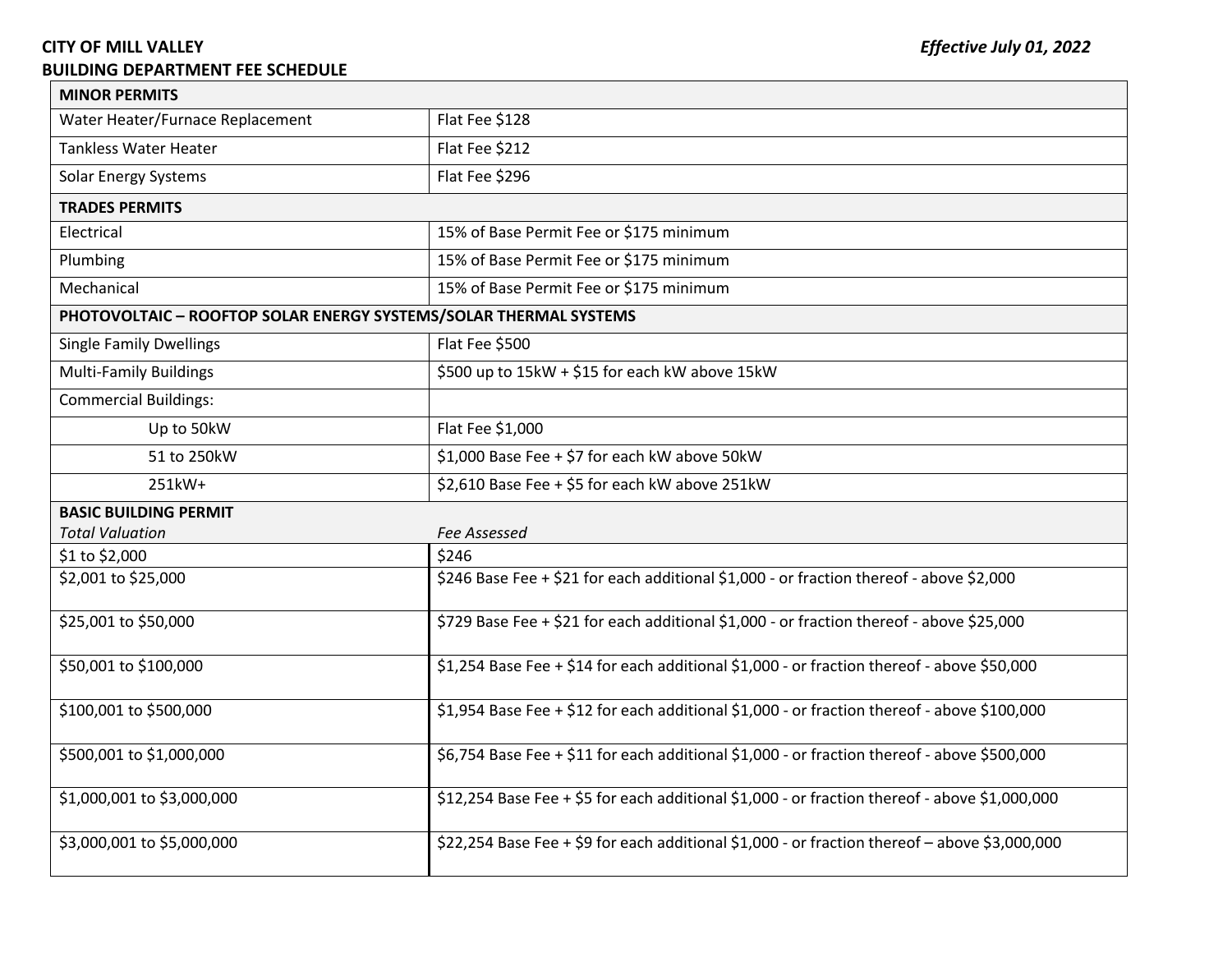## **BUILDING DEPARTMENT FEE SCHEDULE**

| \$5,000,001 + | \$40,254. Base Fee + \$4 for each additional \$1,000 - or fraction thereof - above \$5,000,000 |
|---------------|------------------------------------------------------------------------------------------------|
| <b>FEES</b>   |                                                                                                |

| Plan Check Fee                               | 65% of Basic Permit Fee (above)                                                                  |  |
|----------------------------------------------|--------------------------------------------------------------------------------------------------|--|
|                                              | * After third submittal, if building permit not executed: \$175 per hour                         |  |
| <b>Building Standards Administration Fee</b> | \$4/\$100,000 or fraction thereof                                                                |  |
| <b>Technology Fee</b>                        | 5% of Basic Permit Fee (above)                                                                   |  |
| General Plan Maintenance Fee                 | 19% of Basic Permit Fee (above)                                                                  |  |
| For Projects \$10,000+                       |                                                                                                  |  |
| Road Impact Fee                              | 1% of Valuation                                                                                  |  |
| For Projects \$10,000+                       |                                                                                                  |  |
| Affordable Housing Impact Fee                | 1% of Valuation (excludes: $2^{nd}$ units, micro units and projects with a valid building permit |  |
| For Projects \$100,000+                      | executed before to November 1, 2018)                                                             |  |
|                                              |                                                                                                  |  |

# **FEES (CONTINUED)**

| DOWNSTREAM DRAINAGE For Projects \$5,000+if not paid at time of subdivision   | Per Acre                   | <acre< th=""></acre<> |  |  |
|-------------------------------------------------------------------------------|----------------------------|-----------------------|--|--|
| <b>Sutton Manor</b>                                                           | \$410                      | \$205                 |  |  |
| <b>Blithedale Canyon</b>                                                      | \$240                      | \$120                 |  |  |
| Downtown                                                                      | \$160                      | \$80                  |  |  |
| East Blithedale Ryan                                                          | \$680                      | \$340                 |  |  |
| <b>Enchanted Knolls</b>                                                       | \$170                      | \$85                  |  |  |
| Old Mill Creek                                                                | \$250                      | \$125                 |  |  |
| <b>Warner Creek</b>                                                           | \$250                      | \$125                 |  |  |
| <b>DOCUMENT STORAGE</b>                                                       |                            |                       |  |  |
| First sheet                                                                   | \$11                       |                       |  |  |
| Each additional sheet                                                         | \$2                        |                       |  |  |
| <b>PLANNING &amp; DEVELOPMENT</b>                                             |                            |                       |  |  |
| Residential, first bedroom                                                    | \$236                      |                       |  |  |
| Each additional bedroom                                                       | \$157                      |                       |  |  |
| Commercial, per square foot                                                   | \$0.21                     |                       |  |  |
| MAPPING (State of California Strong-Motion Instrumentation and Seismic Hazard |                            |                       |  |  |
| Mapping)                                                                      |                            |                       |  |  |
| Residential, percent of Valuation (\$.50 minimum)                             | 0.013% (adjusted by state) |                       |  |  |
| Commercial, percent of Valuation (\$ .50 minimum)                             | 0.028% (adjusted by state) |                       |  |  |